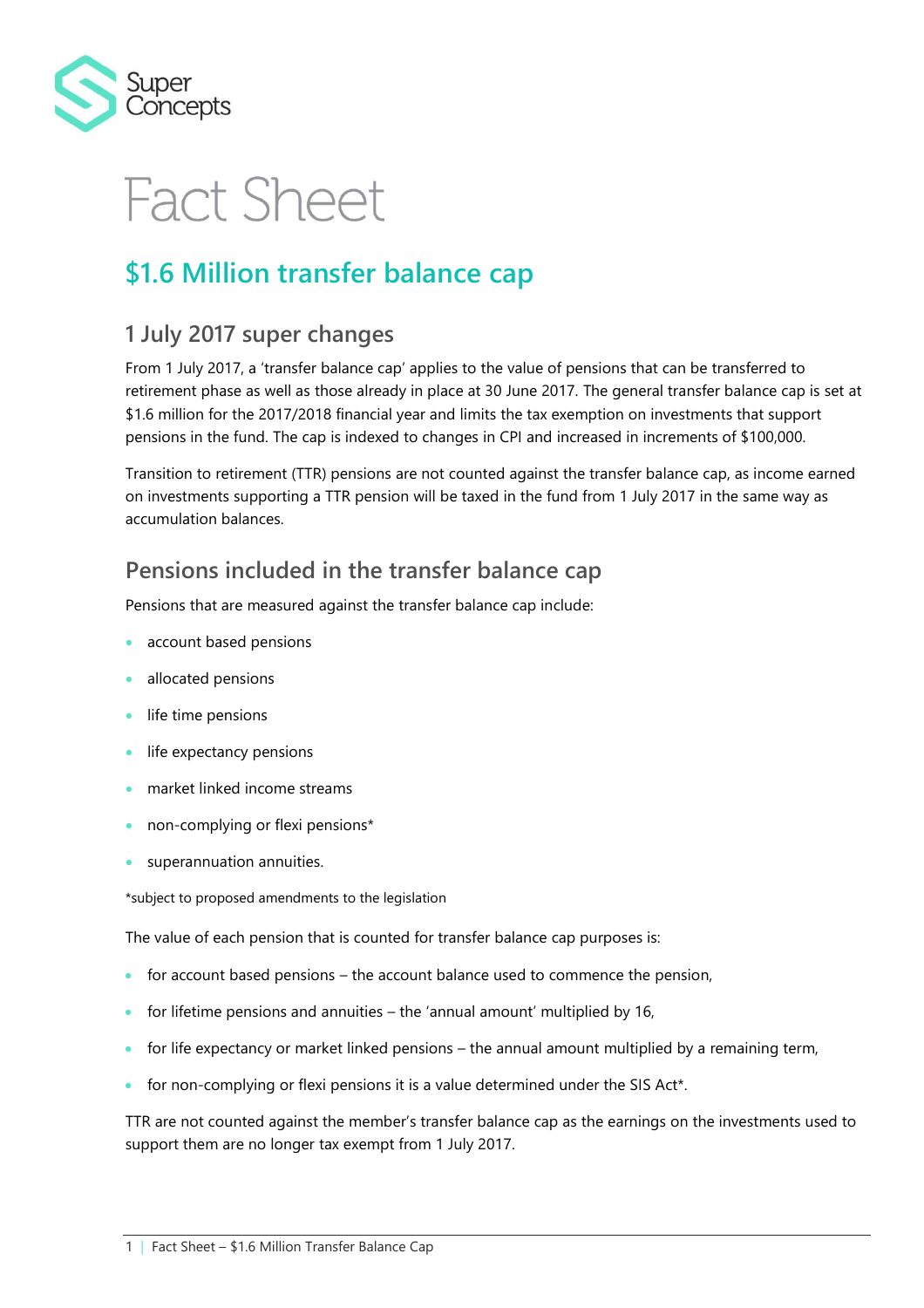



### **Personal transfer balance cap versus the general transfer balance cap**

Initially, an individual's personal transfer balance cap is equal to the general transfer balance cap for the financial year in which pensions commence or on 1 July 2017 for income streams in place at that time. Thereafter, an individual's personal transfer balance cap may subject to proportional indexation depending on the proportion of the cap that has been used in the past.

#### **Example**

*On 1 July 2017 John commences an account based pension with a capital value of \$1,200,000. On 1 July 2020 the general transfer balance cap is indexed up by \$100,000 to \$1,700,000. On 1 July 2020 John's personal transfer balance cap is \$1,625,000. This is because on 1 July 2017 John used up 75% of his personal transfer balance cap, as a result he is only entitled to 25% of the indexed amount.*

### **Transfer balance account**

A transfer balance account is created when an individual commences their first superannuation income stream or on 30 June 2017 for members with existing income streams at that time. The transfer balance account is a running total and is counted against the individual's personal transfer balance cap. The Australian Taxation Office (ATO) administers the transfer balance account and any debits and credits to the account are reported to the ATO.

### **Credits against the transfer balance account**

A member's transfer balance account is credited with:

- The value of all superannuation interests in retirement phase received by the individual on 30 June 2017 (TTR pensions are not included in this calculation)
- Any new income streams a person commences on or after 1 July 2017
- The value of any reversionary pensions payable to the individual as the result of the death of another on or after 1 July 2017
- Any death benefit income streams to which the person is entitled on or after 1 July 2017
- A proportional amount of certain limited recourse borrowing arrangements outstanding in the fund\*
- Excess transfer balance earnings that accrue on transfer balance cap amounts.

\*subject to legislation being passed

Only the initial capital value of an income stream is counted against the transfer balance cap. Subsequent earnings or losses on the account balance and pension withdrawals are not counted against the transfer balance cap.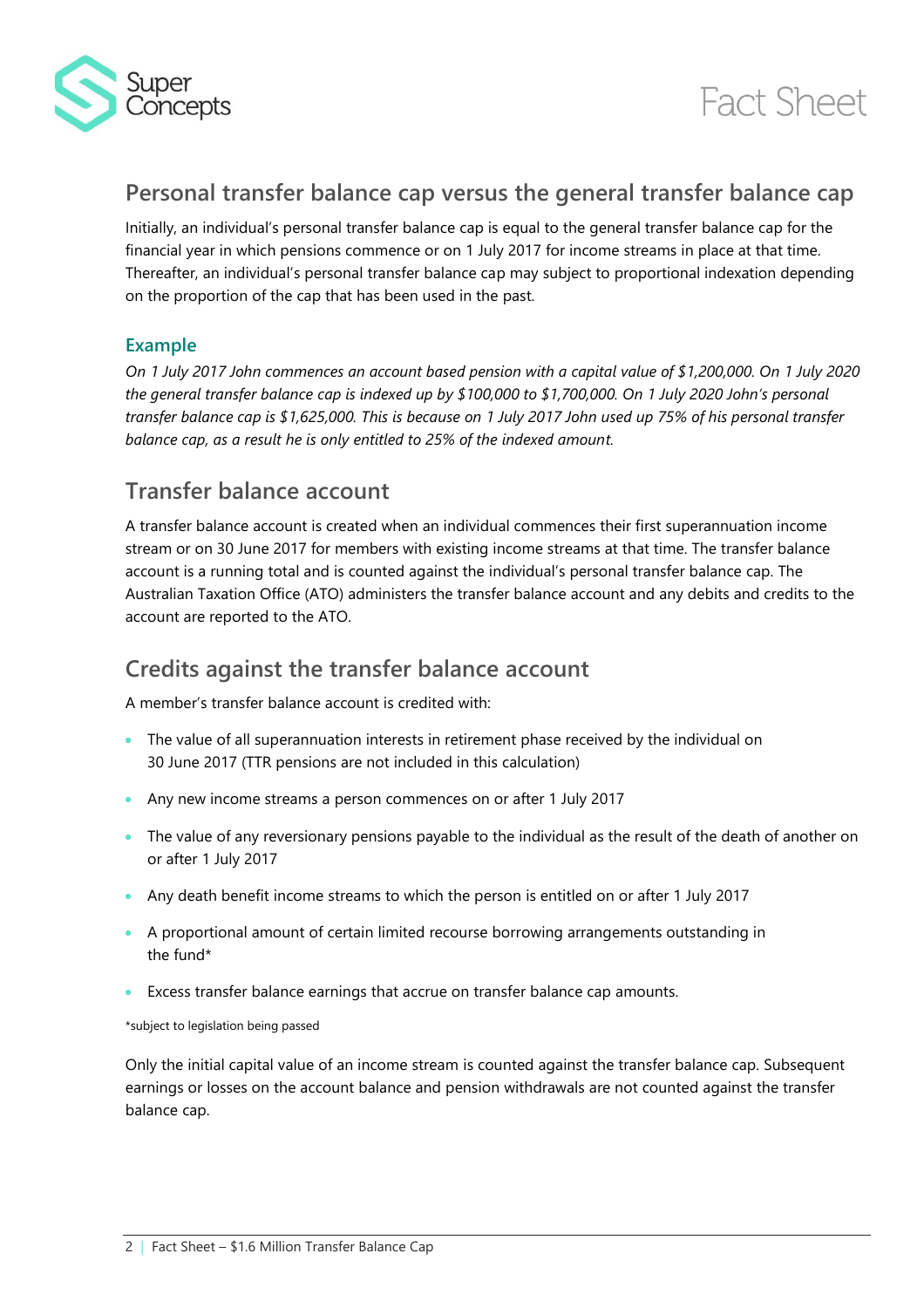

## **Fact Sheet**

### **Debits against the transfer balance account**

A member's transfer balance account is debited with:

- Partial and full commutations of a pension (either transferred to accumulation phase or paid from the fund as lump sums)
- Full commutations of death benefit pensions
- Rollovers of a pension
- **Structured settlement amounts**
- Losses due to fraud being experienced against the fund
- Payments by the fund as required to be made under the bankruptcy legislation
- **•** Family law payment splits
- Repayments of principal and interest on certain limited recourse borrowing arrangements\*
- Super income streams that fail to comply with the standards.

\*subject to legislation being passed

Pension payments made in the ordinary course of events are not treated as a debit against the member's transfer balance account, however, part or full commutations of a pension reduce a member's transfer balance account.

### **What happens if the transfer balance cap is exceeded?**

If an individual exceeds their transfer balance cap, excess transfer balance earnings will accrue on the excess and credited to an individual's transfer balance account. The ATO will issue a transfer balance cap determination which will indicate the amount of the excess and the amount of earnings on the excess up to the date of the determination. The excess amount plus the earnings are required to be withdrawn from the fund within 60 days. The amount of the earnings is calculated as:

> 90 day bank accepted bill yield  $+7\%$ the number of days in the year

Excess transfer balance earnings are calculated daily on the individual's excess transfer balance and are credited to the individual's transfer balance account until the ATO issues a determination.

Excess transfer balance earnings continue to be calculated until the pensions have been reduced to the required amount either by transferring it to accumulation phase or, withdrawing the amount from the fund as a lump sum.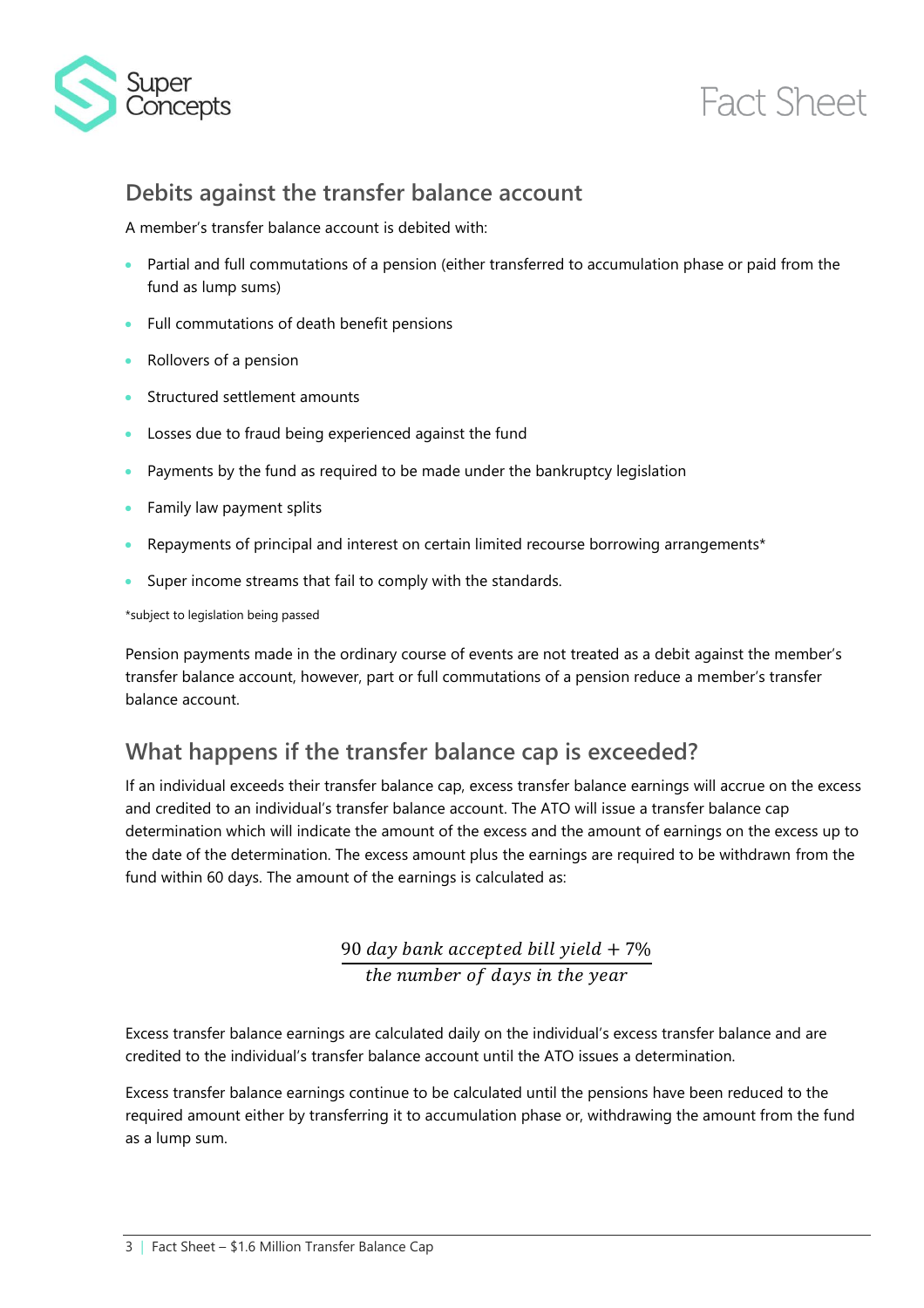



### **Death benefit pensions and the transfer balance cap**

Superannuation death benefits paid to beneficiaries are measured against the recipient's \$1.6 million transfer cap if they are paid as income streams. It is the amount credited to the member's transfer balance account which is counted for these purposes. Death benefits paid as lump sums to dependants are not measured against the beneficiary's \$1.6 million transfer balance cap.

### **Transition to retirement pensions**

TTR pensions are not counted against the \$1.6 million transfer balance cap as the income earned on assets, supporting TTR pensions, are taxed in the fund at 15% from 1 July 2017. TTR pensions in existence as at 30 June 2017 will not be measured against the transfer balance cap. However, on the pensioner reaching a full condition of release, such as retirement or reaching age 65, the balance at the time will be counted against the person's pension transfer balance cap.

### **Defined benefit income streams and the transfer balance cap**

A defined benefit income stream is a pension, which is defined in terms of the particular pension, rather than based on the account balance supporting the pension. There are a number of types of defined benefit pensions, such as life expectancy pensions, lifetime pensions, market linked income streams and flexi pensions which all have different characteristics.

The general rule applying to the \$1.6 pension transfer balance cap is modified in the case of a person receiving a defined benefit pension. The reason for the different treatment is that defined benefit pensions include rules which make it non-commutable, and therefore it is not possible to convert part or all of the defined benefit income stream to accumulation phase.

In determining how the value of the defined benefit pension is measured against the \$1.6 million transfer balance cap, the value of the defined benefit pension is determined. The value is the annual pension multiplied by 16 for a lifetime pension or, in the case of a life expectancy pension, market linked pension or flexi pension the amount is the annual entitlement multiplied by the remaining term of the pension.

The value of defined benefit pension does not give rise to an excess transfer balance and it is measured first against the transfer balance cap. Where the aggregate of the defined benefit pension and any other pensions measured against the cap exceed \$1.6 million, the excess caused by the other pensions is required to be commuted.

It is not possible for a defined benefit pension to create an excess for purposes of the transfer balance cap. However, from 1 July 2017 the taxation of defined benefit pensions received by a beneficiary will change and depend on whether they are paid from a taxed or untaxed source.

If the defined benefit pension has a taxed source, such as an SMSF, the first \$100,000 p.a. is tax free, however, 50% of any amount in excess is taxed as ordinary income. If the defined benefit pension has an untaxed source, tax is payable at personal rates but the first \$100,000 p.a. of the amount received is eligible for a tax offset equal to 10% of the paid pension. The maximum tax offset is therefore \$10,000 (10% of \$100,000). Amounts in excess of \$100,000 p.a. are taxed as ordinary income and no tax offset is available.